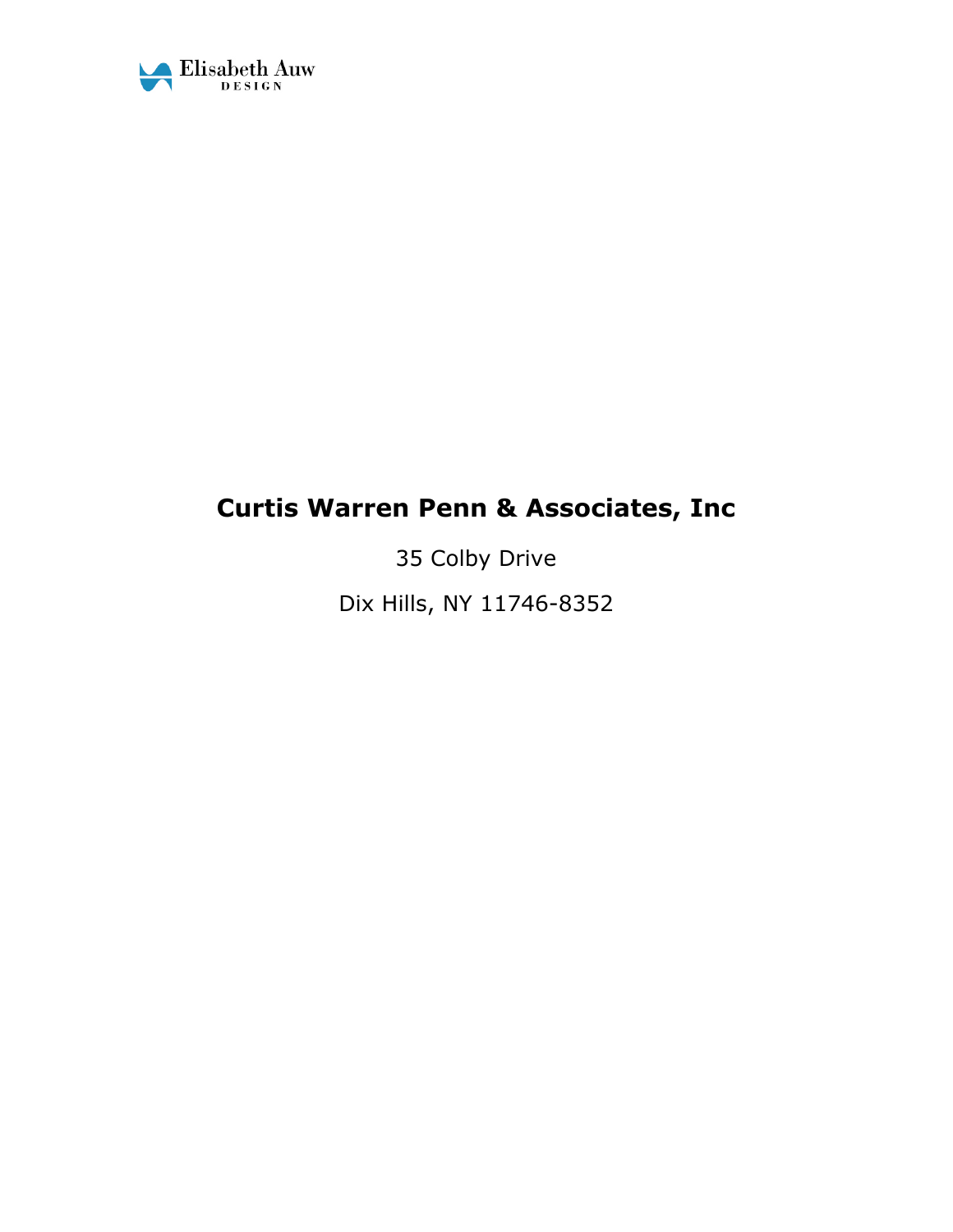

# **About Yourself**

Your name and title:

Curtis Penn, Designer

I am the owner, I just like to think of myself as the lead designer.

Business or organization name and location:

Curtis Warren Penn & Associates, Inc.

Tag line/motto: Strategic Design Solutions™

35 Colby Drive

Dix Hills, NY 11746-8352

Your email address:

cpenn@pennpd.com

Business phone including area code or country code:

Phone. (631) 462-7700

Fax. (631) 462-0668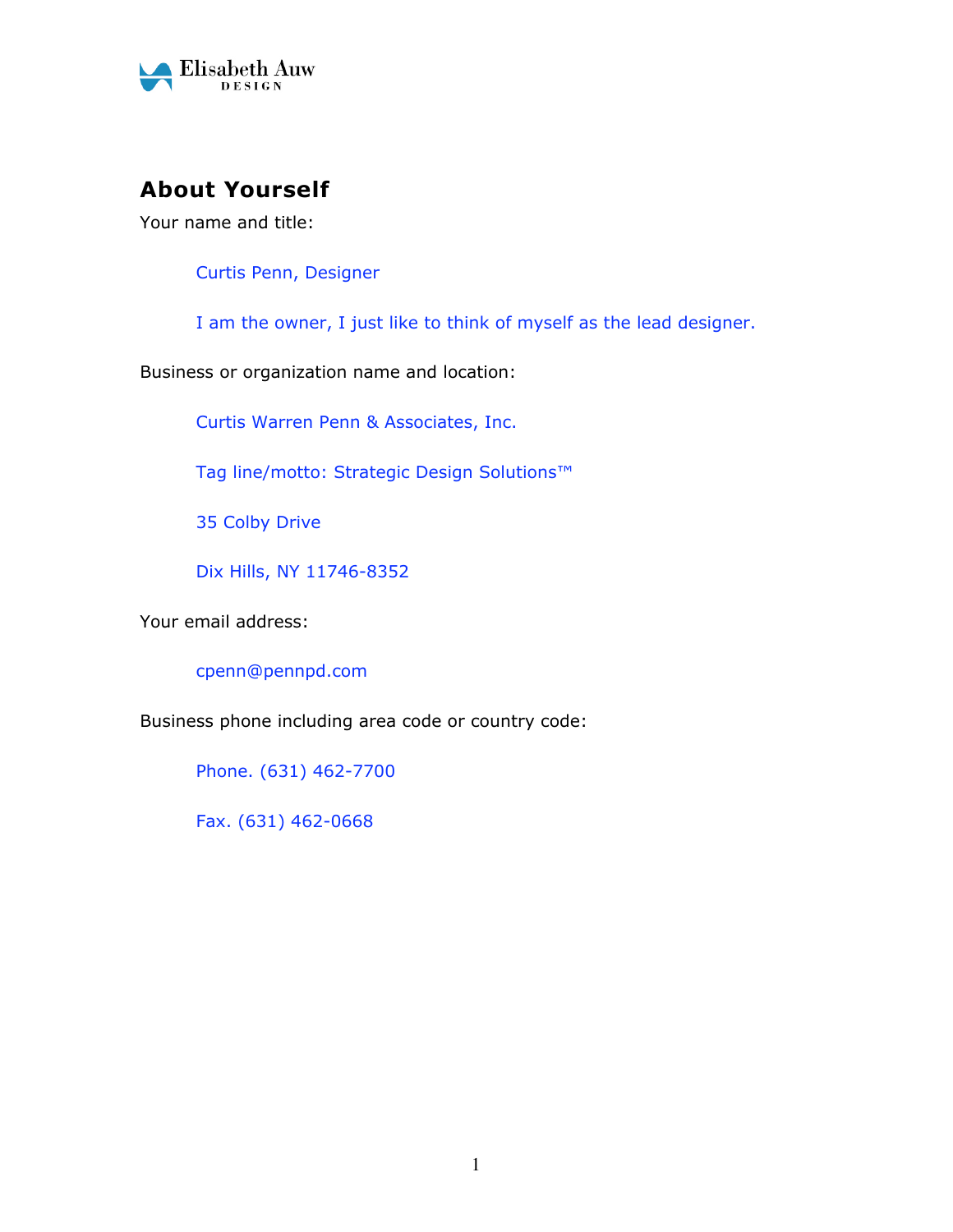

## **About your company**

Briefly describe your organization. Who are you, what do you do, why does it matter?

My company designs primarily products, packaging and displays. Historically I have focused on children's products. Both licensed and non-licensed. Over the years I have worked in numerous product categories including arts and craft sets, games, watches and jewelry, cosmetics, apparel, science kits, plush animals, greeting cards, furniture, bicycles and sporting goods, RC vehicles, and more.

I have also created packaging and displays for adult products including jewelry, home decor, health care products, knives and more.

My organization includes me and a loose association of freelance designers that I hire as needed.

What differentiates me from most designers is my experience. In addition to being a designer, I also hold an MBA in Marketing and have worked for several toy companies, most recently as the Director of New Product Development.

Describe the concept, product, or service this site is intended to provide or promote.

The site needs to showcase my design capabilities. Historically, I have never received any business from a person who happened to see my site by chance. Most people have met me at a trade show or were referred to my site by a colleague. The site is my brochure and salesperson. It has been effective for the past 4-5 years.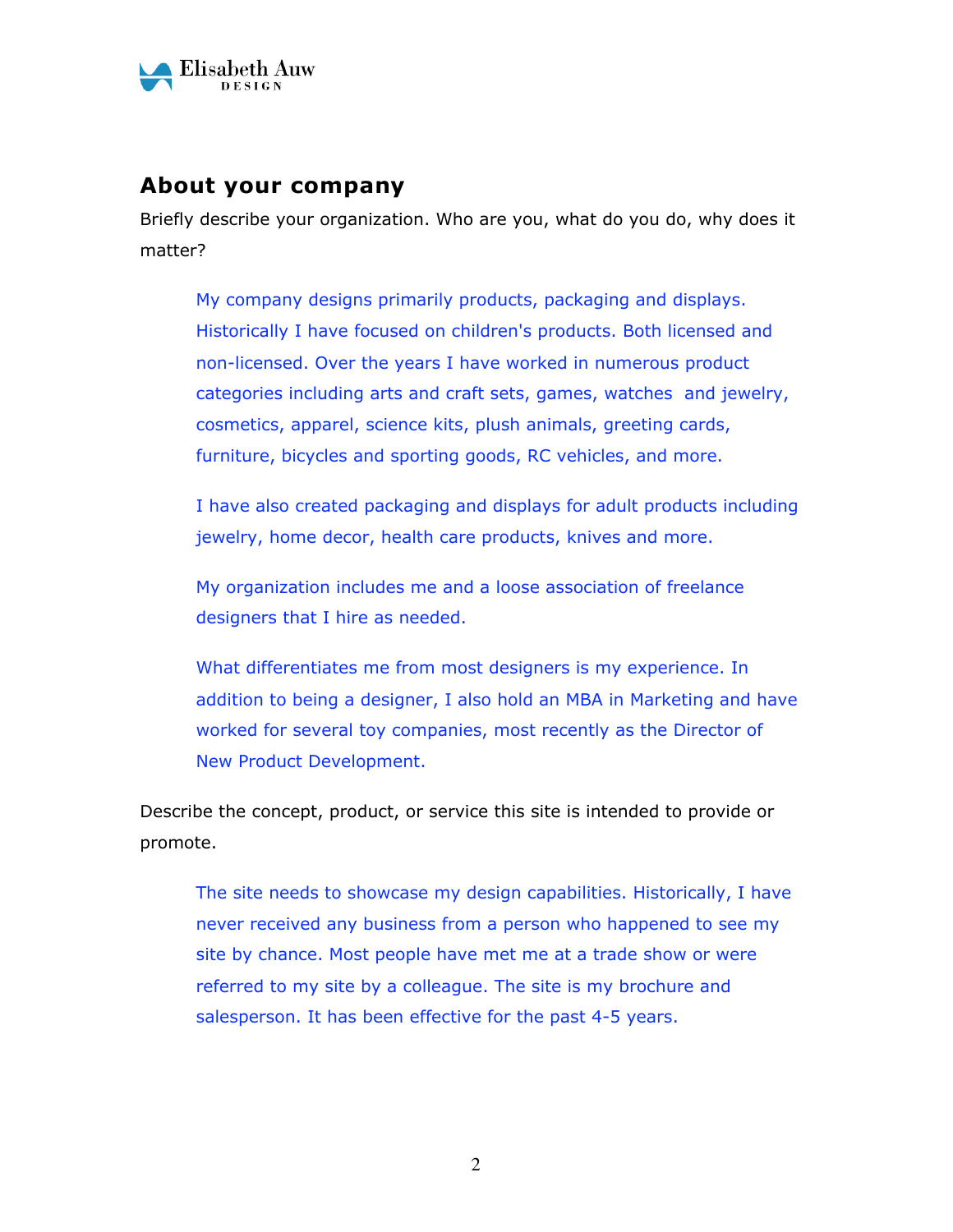

My clients who work with kids products have very different needs from my clients who handle adult oriented products. I need a way to redirect customers who enter the site based upon their needs.

The site also needs to be easily updated by me with Dreamweaver. As mentioned, I am contemplating a name change for my business to either Penn & Inc., Penn Product Development, or Strategic Designs Solutions.

What primary business problem are you trying to solve with a site redesign (www.pennpd.com)?

The site should be a gallery of my work. It is my company's portfolio. Most importantly, the site needs my more recent products. It has very little packaging work. It has not been updated in 4-5 years because I am not web-fluent yet. I am teaching myself Dreamweaver slowly.

I have worked with dozens of different licensed properties. I should probably show each logo.

List two or three primary competitive sites and include their web addresses. Please comment on the strengths and weaknesses of your competitors' sites.

See links below. Each of these designs firms is very different in character. I would like to position myself as a small, reliable, more conservative/corporate, design firm.

http://www.whydesign.com/ http://www.catalpha.com/ http://www.yoe.com/

Who on your end will guide this project to completion? Who will be responsible for maintaining the site after launch?

Me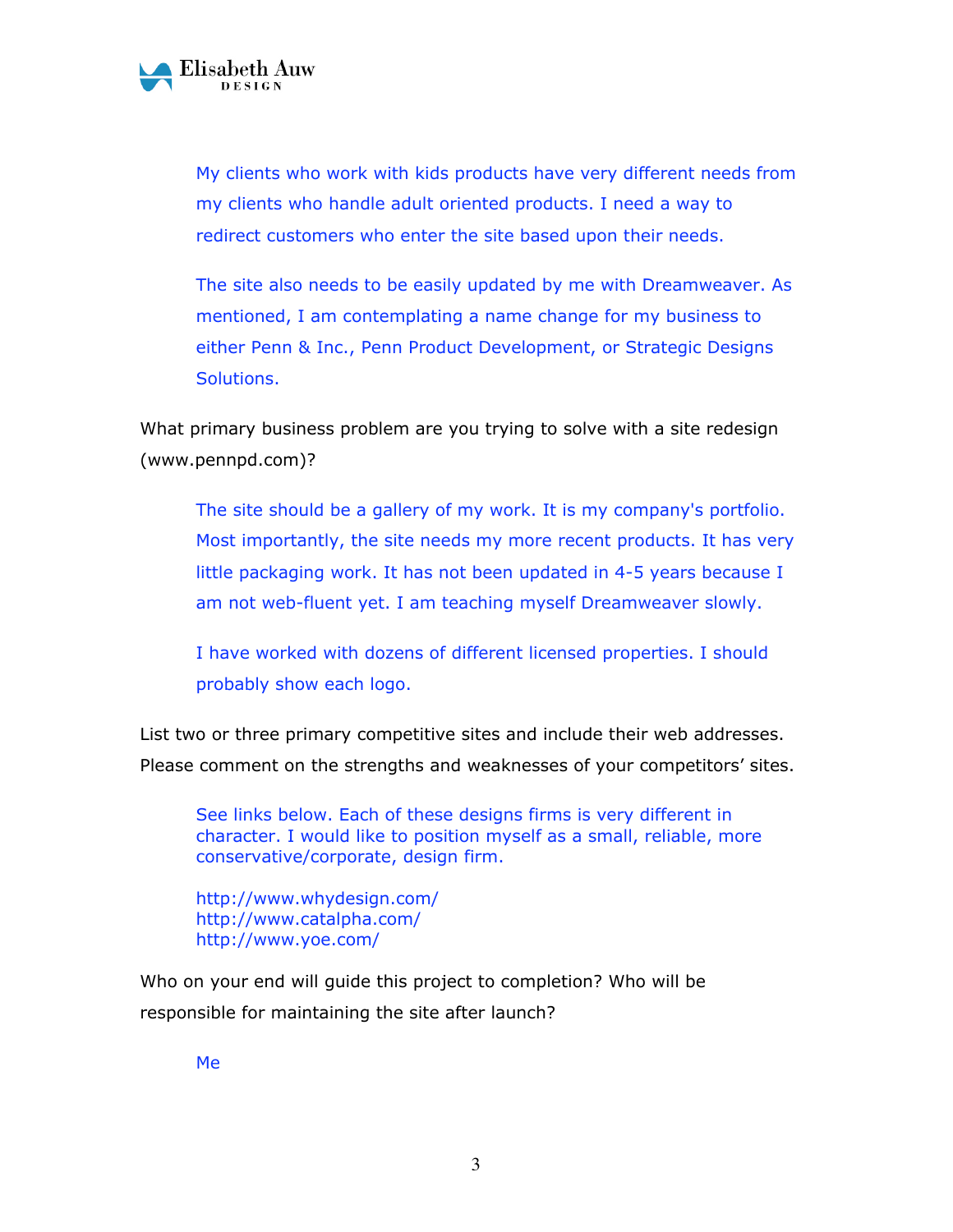

## **About your audience**

To the best of your ability, describe your target audience (the primary) and the secondary users of your site.

Primary Target Market: Manufacturers of licensed children's products

What *primary action* should a primary user take when visiting your site?

Call or email me to discuss design work.

What user needs does your existing site fulfill?

Shows them my work.

What needs aren't being met? What problems have users reported?

Outdated work. It is becoming obvious.

Has your site undergone formal or informal usability testing? If so, please describe the methods and findings (unless doing so would merely duplicate the problems listed in the previous question).

No.

Why else do you seek a redesign?

Enhance overall graphics of the site. Keep it simple--I don't want to make it difficult for any potential customer to view.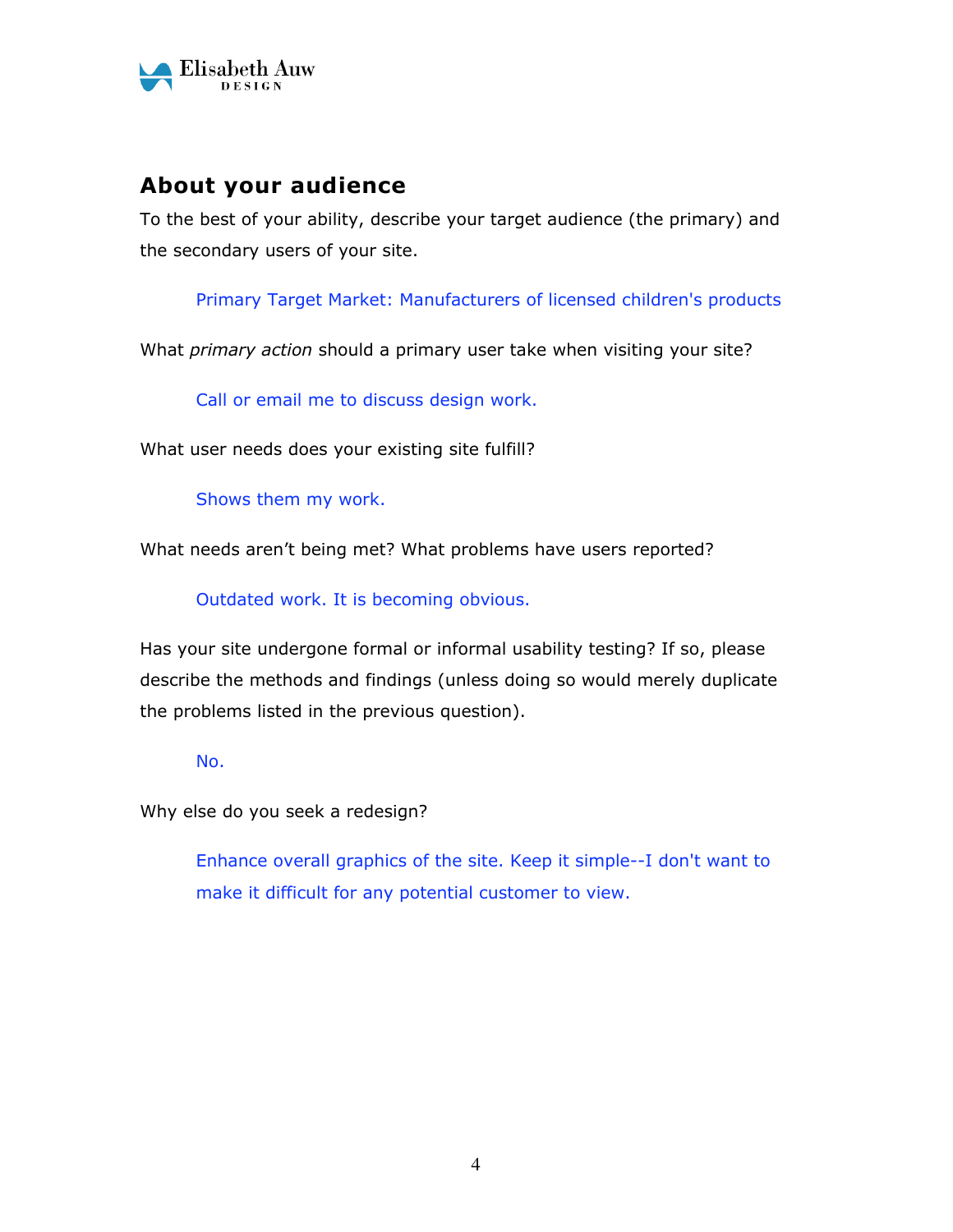

## **About the brand**

Describe in as few sentences or words as possible the *feelings* you wish your site to evoke, and the *brand attributes* you want it to convey. (Sample feelings might include: warmth, friendliness, reassurance, comfort, or excitement. Sample brand attributes might include caring, honesty, humor, professionalism, intelligence, technological savvy, sophistication, reliability, and trustworthiness.)

Artistic talent, intelligence, marketing savvy, reliability\*

\*I make it a point of always meeting my deadlines and going the extra mile for my clients.

Using adjectives and short phrases, describe the site's desired look and feel. ("Easy to look at, edgy, classic, up-to-date, crisp, modern, traditional, understated," etc.)

Fun, somewhat corporate and easy to navigate. When I say fun, I don't want to be crazy like Yoe Studio.

## **Features and scope**

In number of pages, what is the approximate estimated size of your site?

#### Let's discuss

Have you already created the site's content? If not, how soon do you anticipate having it ready?

I'm gathering the images. It will be hard for me to get photographs of my work. Most of my work will be the actual design work.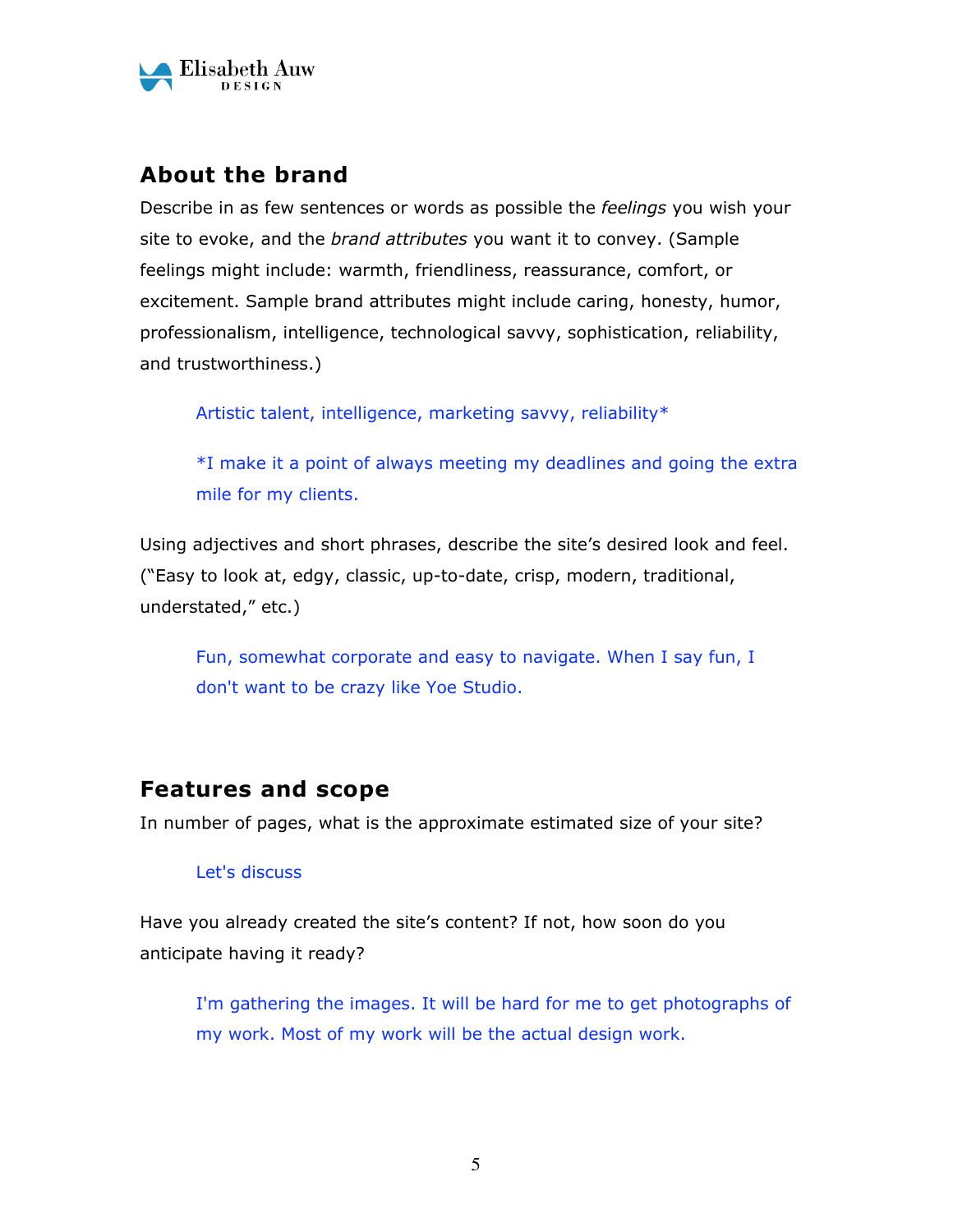

# **Front-end (design) technology**

Describe your technological requirements, if any.

I don't believe I have any. Let's discuss.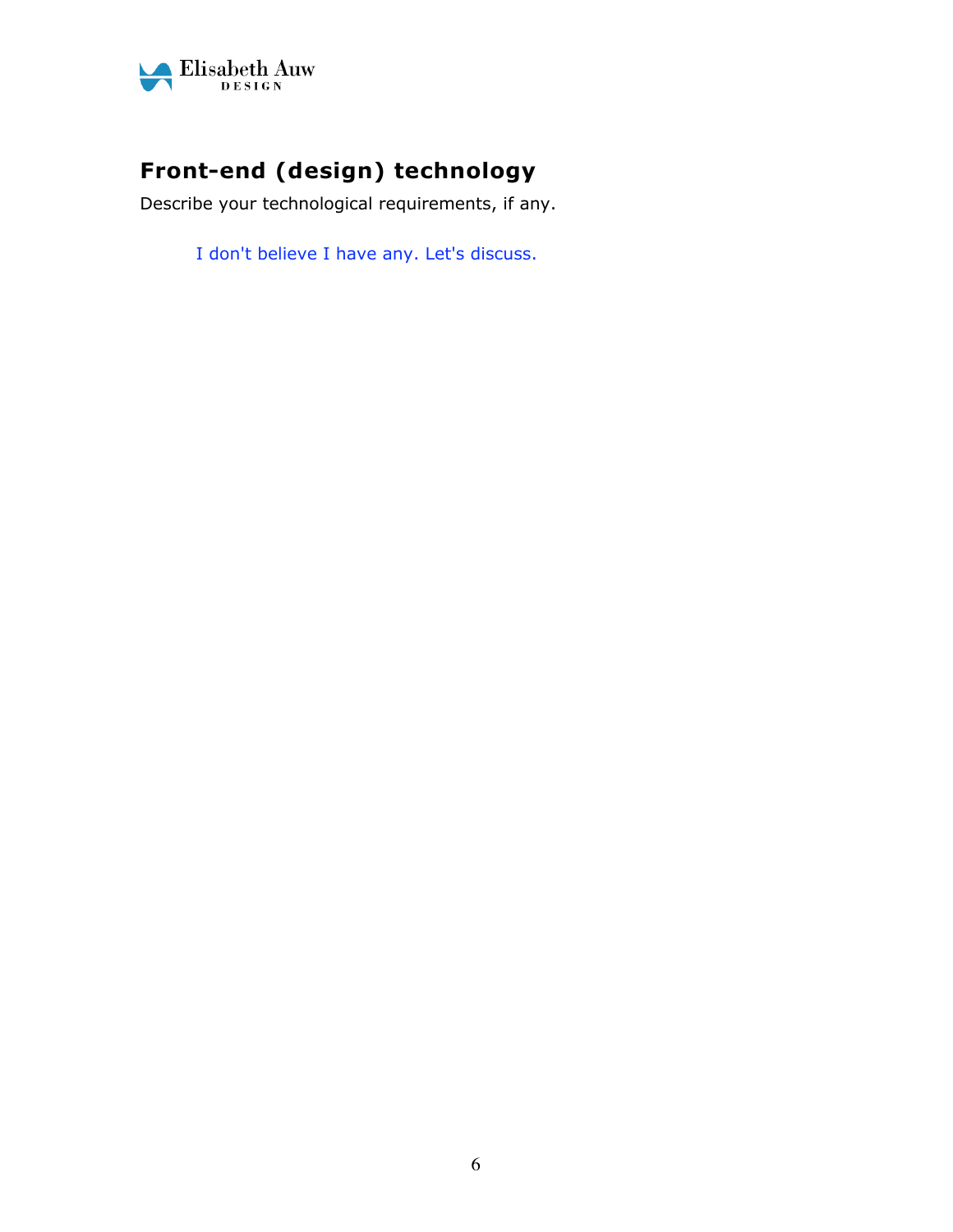

# **CREATIVE BRIEF**

Curtis Warren Penn & Associates, Inc Campaign Site

February 17, 2007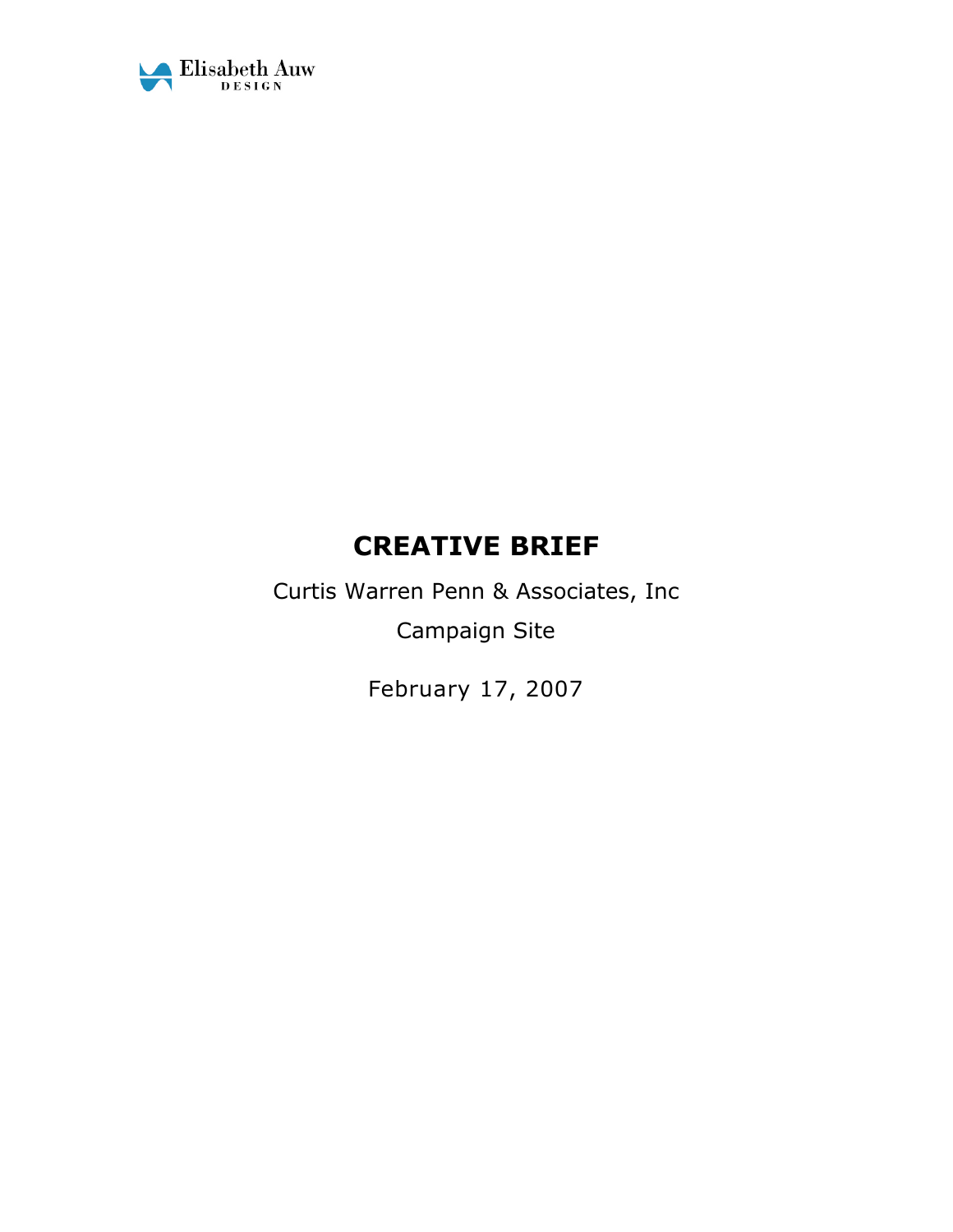

#### **Project Summary:**

Curtis Warren Penn and Associates, Inc. is a company that designs licensed and non-licensed products, packaging and displays for children and adults. However, historically, the company has focused on children's products. This organization hires a loose association of freelance designers as needed. The existing website is a company's portfolio site that hasn't been updated in 4-5 years. Therefore, the purpose of this project is to redesign the existing site by enhancing overall graphics, updated content site and client list. The secondary goal is to make the site follow web-standards and easy to update by Curtis, the owner, since he is not web-fluent yet.

The long-term goal of the site will function as an updated brochure and salesperson's company.

#### **Audience Profile:**

The primary target audience is licensed children's products manufactures who need to create products, packaging, and displays. The other target audiences are other non-licensed adult and children's manufactures. A typical task the user might perform on the new site redesign is to be able to find out the company design capabilities that lead the user to call or email the company to discuss design work.

#### **Perception/Tone/Guidelines:**

The Curtis Warren Penn and Associates' site is a gallery of company's work and the site needs to be updated to have the most recent company's work. The company never received any business that happened to see the site by chance. Most people have met the owner at a trade show or referred to his site by a colleague.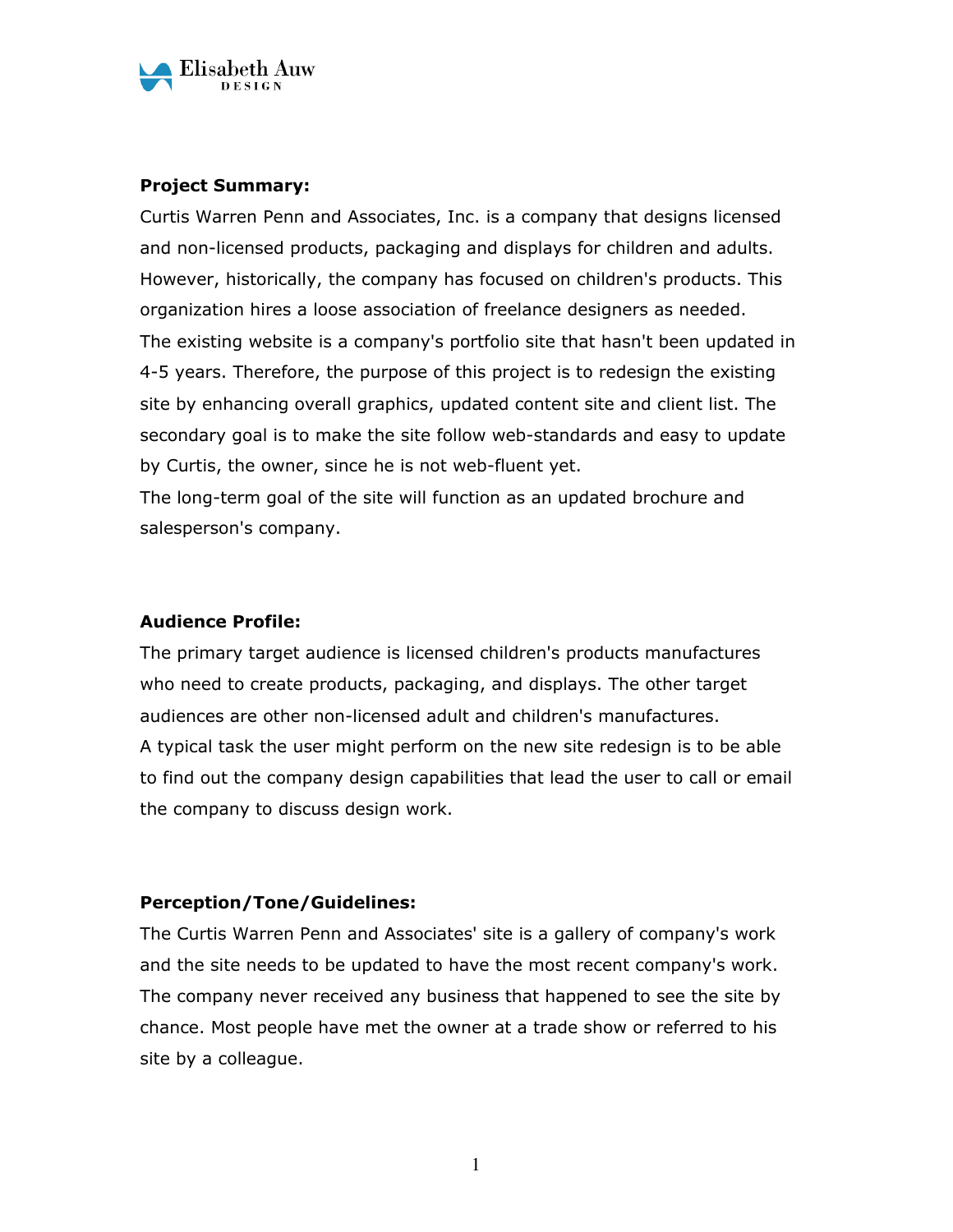

Therefore, the site should be a tool of this organization that show artist talent, intelligent, marketing savvy, and it is somewhat corporate, and easy to navigate.

#### **Communication Strategy:**

As the site needs to showcase company's design capabilities, the website redesign will provide the client with the most updated company's works including licensed and non-licensed product, packaging, and displays. In the first phase, overall graphics will be enhanced by keeping it simple and making it easier for any potential customer to view. In the next phase of development, the gallery will be updated and added for the most current works.

#### **Competitive Positioning:**

Each of the design firms is very different in character. Curtis's company is a small, reliable, more conservative/corporate, design firm that always meet deadlines, and going the extra mile for their clients. Moreover, what differentiates the owner from most designers is his experience. In addition to being a designer, he also holds an MBA in Marketing and has worked for several toy companies, most recently as the Director of New Product Development.

#### **Targeted Message:**

Simple, corporate and easy to navigate.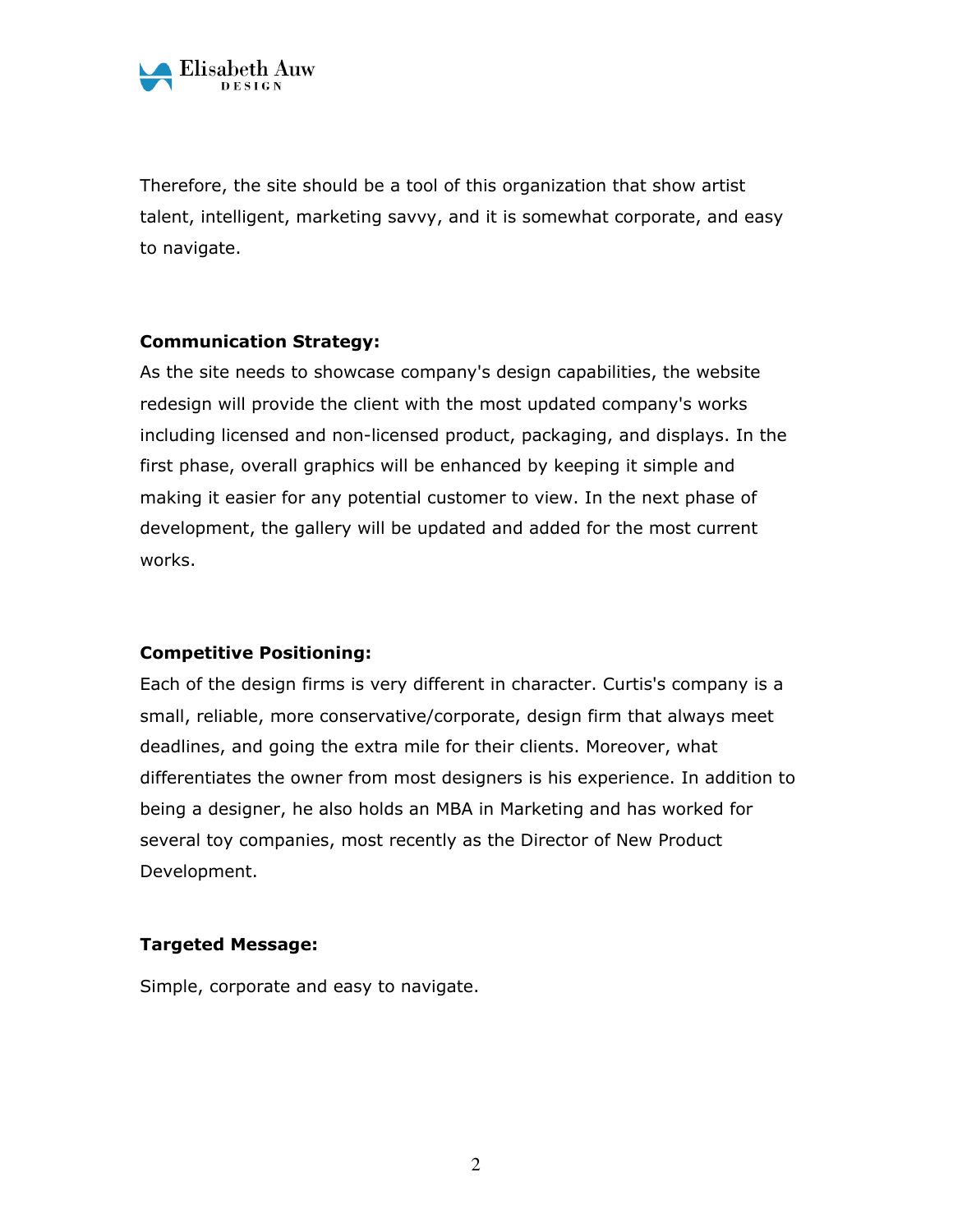

Date: February 20, 2007

#### **CALENDAR**

Project Title: Redesign Curtis Warren Penn and Associates, Inc.'s Web Site

| Client Name.     | Curtis Warren Penn and Associates, Inc. |
|------------------|-----------------------------------------|
| Contact Person.  | <b>Curtis Penn</b>                      |
| Address.         | 35 Colby Drive                          |
|                  | Dix Hills, NY 11746-8352                |
| Client Email.    | cpenn@pennpd.com                        |
| Client Phone No. | 1(631) 462-7700                         |

| Pre-Project |                         | <b>Client Survey</b><br><b>Creative Brief</b><br>Calendar/Schedule<br>Overall Budget<br><b>Contract of Service</b> |  |
|-------------|-------------------------|--------------------------------------------------------------------------------------------------------------------|--|
| Week 1      | Feb 25 - Mar 3, 07      | Discuss and enhance site structure<br><b>Start Creative Design</b>                                                 |  |
| Week 2      | Mar 4 - Mar 10, 07      | Continue designing<br>Show and discuss design comps                                                                |  |
| Week 3      | Mar 11 - Mar 17, 07     | Finalize design<br>Start HTML/CSS production                                                                       |  |
| Week 4      | Mar 18 - Mar 24, 07     | Continue HTML/CSS Production                                                                                       |  |
| Week 5      | Mar 25 - Mar 31, 07     | Continue HTML/CSS Production                                                                                       |  |
| Week 6      | April 1 - April 7, 07   | Continue HTML/CSS Production                                                                                       |  |
| Week 7      | April 8 - April 14, 07  | Continue HTML/CSS Production                                                                                       |  |
| Week 8      | April 15 - April 21, 07 | Continue HTML/CSS Production                                                                                       |  |
| Week 9      | April 22 - April 28, 07 | Testing of Site & QA                                                                                               |  |
| Week 10     | April 28 - May 05, 07   | Finalize and Launch                                                                                                |  |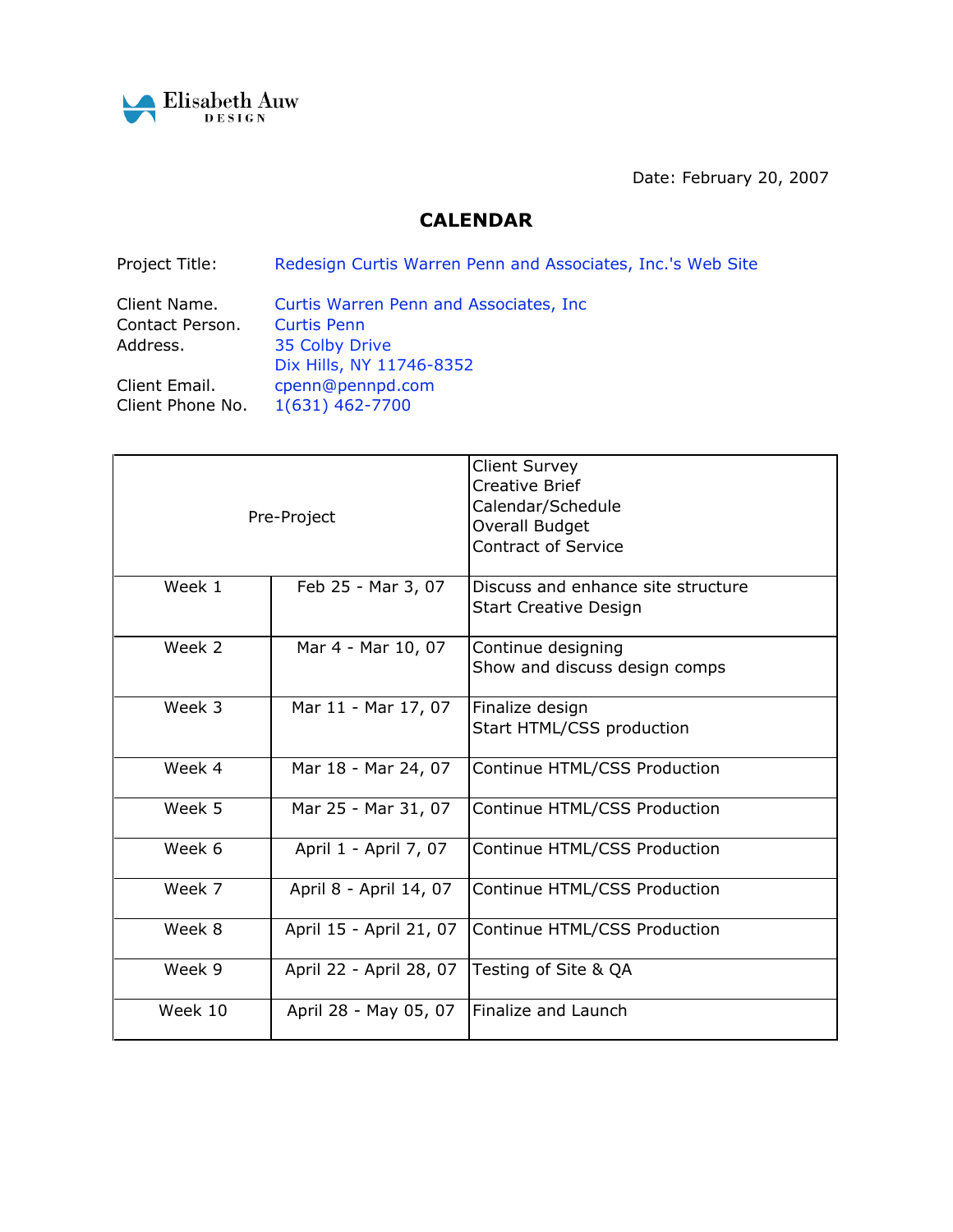

Secondary Navigation -------Careers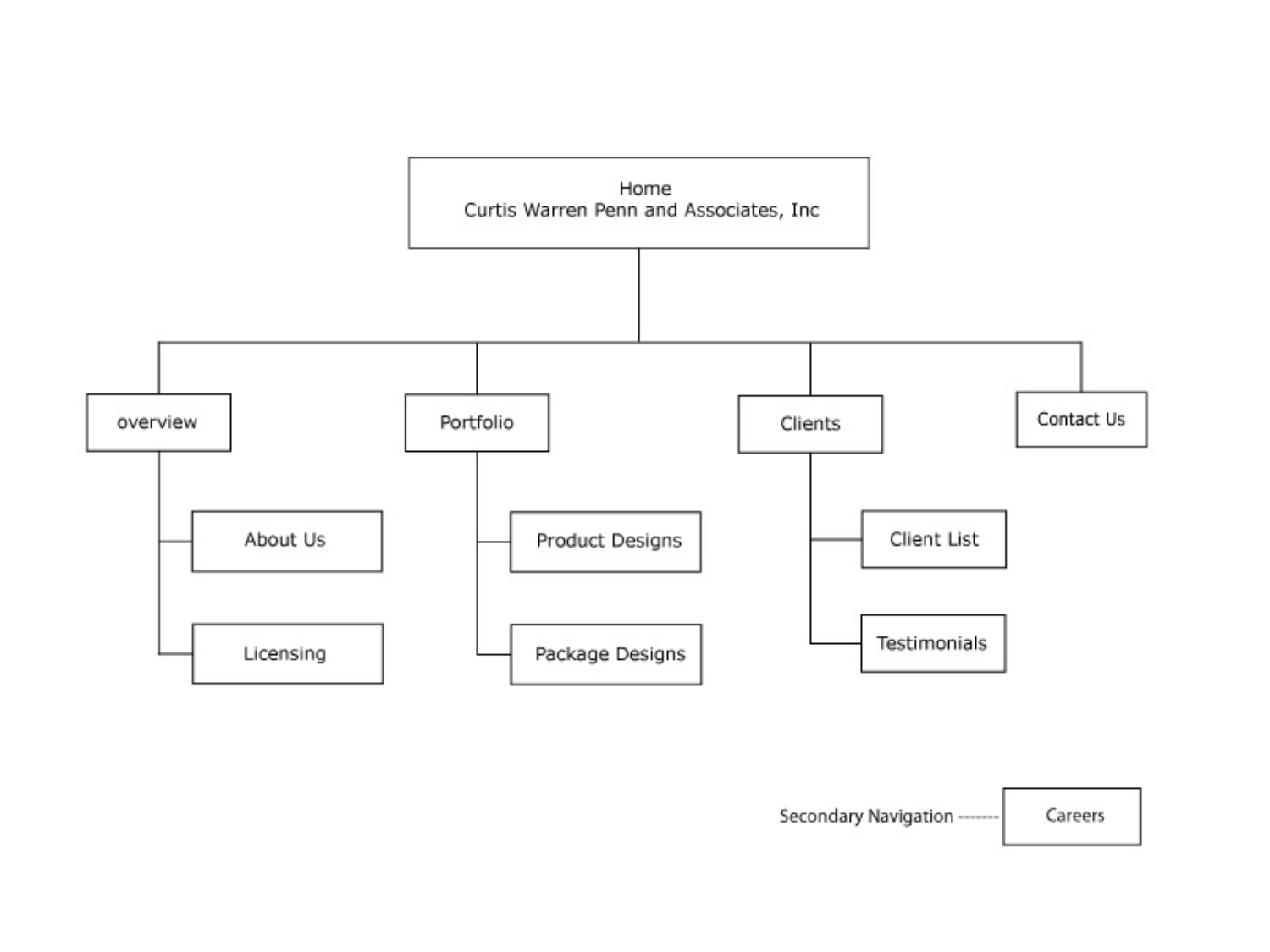| Main<br>Navigation   |                    |            |
|----------------------|--------------------|------------|
|                      |                    |            |
| Main<br>Navigation 2 | Sub Navigation 2.1 | レレ 1mt ドリメ |
|                      | Sub Navigation 2.2 |            |
| Main<br>Navigation 3 | Sub Navigation 3.1 |            |
|                      | Sub Navigation 3.2 |            |
| Main<br>Navigation 4 | Sub Navigation 4.1 |            |
|                      | Sub Navigation 4.2 |            |
| Main<br>Navigation 5 |                    |            |
|                      |                    |            |

# branding/header 1 agline/header 2

# **IEADER 3**

orem Ipsum is simply dummy text of the printing and typesetting industry. orem Ipsum has been the industry's standard dummy text ever since the 500s, when an unknown printer took a galley of type and scrambled it to nake a type specimen book. It has survived not only five centuries, but also he leap into electronic typesetting, remaining essentially unchanged. It was opularised in the 1960s with the release of Letraset sheets containing Lorem psum passages, and more recently with desktop publishing software like Idus PageMaker including versions of Lorem Ipsum.

# leader 4

- List Item 1
- List Item 2
- List Item 3
- List Item 4

### footer + secondary navigation - Careers

# for main navig 2 indicator for main navig 3

indicator for main

navig 1

indicator

indicator for main navig 4

indicator for main navig 5